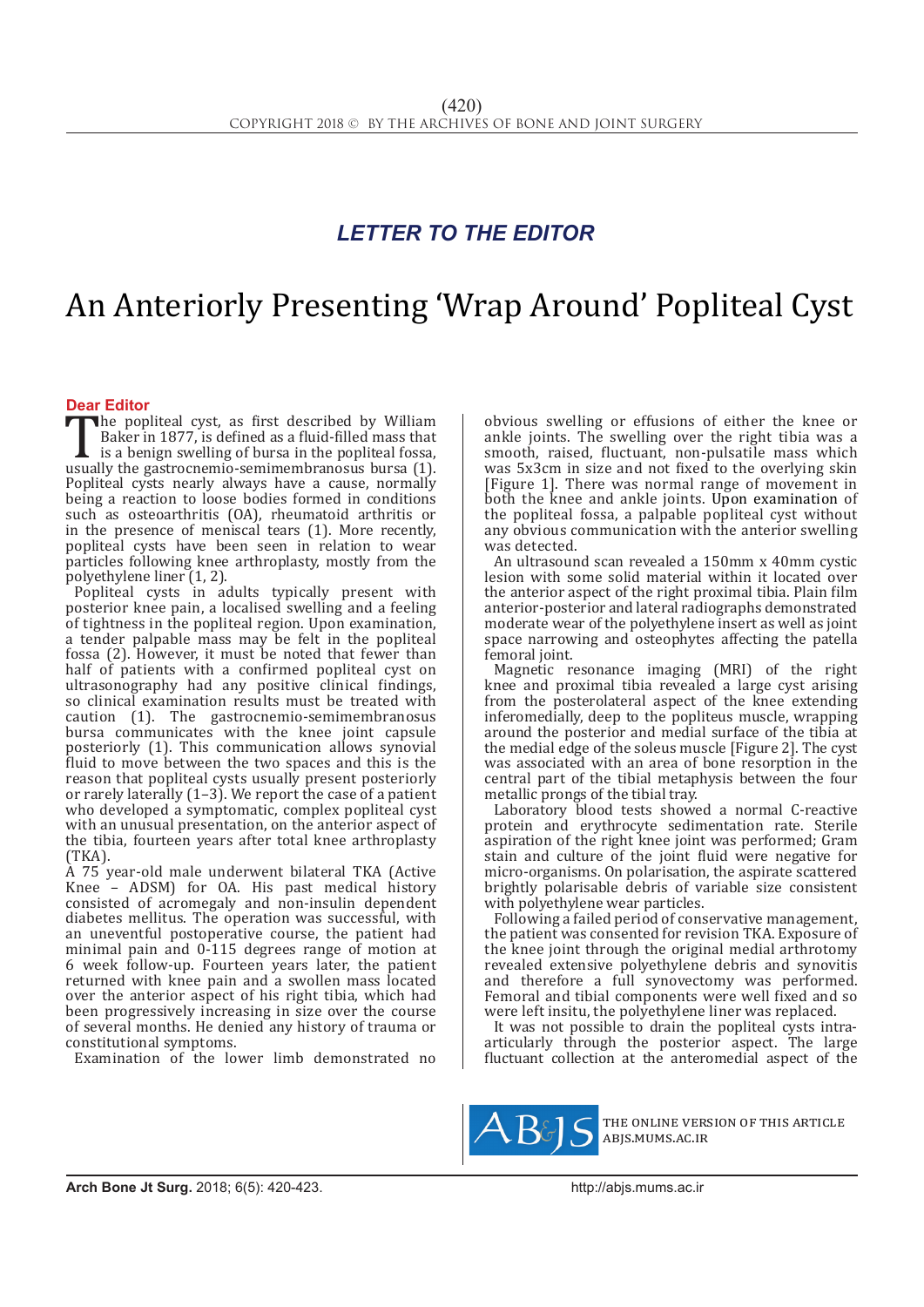THE ARCHIVES OF BONE AND JOINT SURGERY. ABJS.MUMS.AC.IR<br>VOULME 6 NUMBER 5 SERTEMBER 2008 AN ANTERIORLY PRESENTING 'WRAP AROUND' POPLITEAL CYST VOLUME 6. NUMBER 5. SEPTEMBER 2018



**Figure 1. Image of right lower limb showing mass over anterior aspect of tibia viewed from medial side.**

proximal tibia was opened and the complex cyst was drained distally resulting in over 70ml of gelatinous fluid with fibrin and polyethylene debris being drained from this area. The wound was closed in layers and a Robert-Jones bandage was applied. The post-operative course was uneventful with good patello-femoral tracking and a stable knee with good range of movement, including near full extension and flexion to 90°. Twelve-month follow-up confirmed good ongoing function and with no recurrence of the cystic lesion anteriorly and no symptomatic recurrence posteriorly in the popliteal fossa.

The popliteal cyst described in this case report is thought to have occurred as a result of a reaction to the accumulation of polyethylene wear particles. In the absence of infection, degradation of the polyethylene implant can lead to aseptic loosening and is the most common cause of arthroplasty failure (1). The anterior presentation of a popliteal cyst is exceptionally rare, and other diagnoses for an anterior mass in the lower limb such as erythema nodosum, cellulitis, rheumatoid nodules and soft tissue tumours may be more likely (1). Popliteal cysts usually present with a painless mass in the medial side of the popliteal fossa, larger popliteal cysts



**Figure 2. T2 weighted sagittal MRI of right knee, showing the popliteal cyst extending inferomedially around the tibia images progress from medial aspect laterally from A-C.**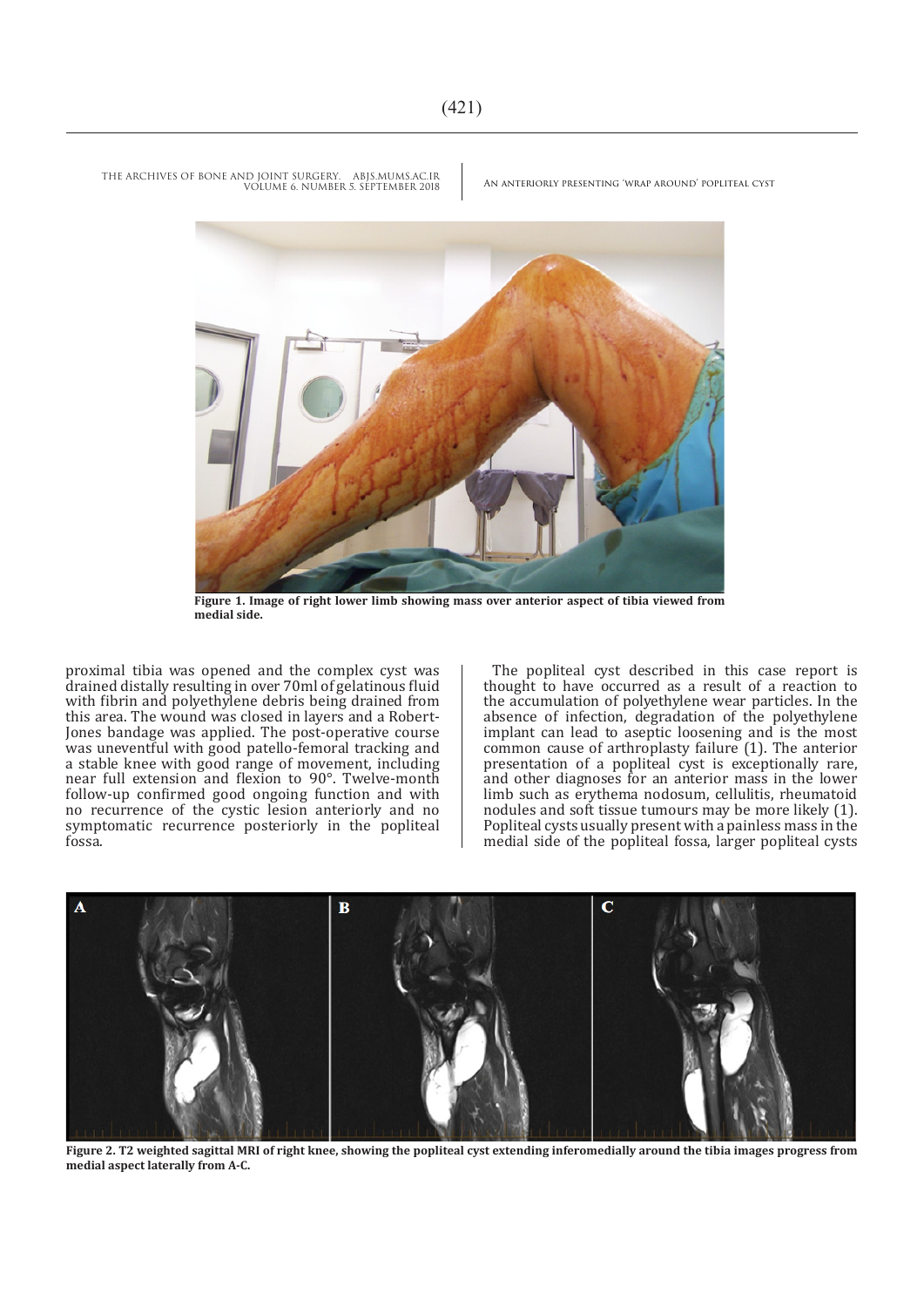THE ARCHIVES OF BONE AND JOINT SURGERY. ABJS.MUMS.AC.IR AN ANTERIORLY PRESENTING 'WRAP AROUND' POPLITEAL CYST VOLUME 6. NUMBER 5. SEPTEMBER 2018

can present with impaired knee flexion or extension and pain, although this may be caused by the underlying abnormality in the knee. MRI is the imaging modality of choice to investigate soft tissue abnormalities and has the added advantage of being accurate at diagnosing associated joint disorders (4).

Popliteal cysts can extend, medially, laterally or superiorly. Arthrography has shown communication between the gastrocnemio-semimembranosus bursa and the knee joint capsule, which allows movement of fluid between the two spaces (5). A valve-like mechanism that allows only unidirectional flow from the joint into the bursa has been described in some of these openings and is believed to play a role in the development and propagation of popliteal cysts. Abdelrahman et al. described a case of a popliteal cyst that dissected proximally and ruptured in the soft tissue of the thigh (6–8). Jensen and Jorgensen described a case of a popliteal cyst presenting as a lateral knee mass after herniation through the iliotibial band (9). Hammoudeh et al. and Ushiyama et al. have both published reports in rheumatoid patients of an anteriorly dissecting popliteal cyst causing anterior lower leg compartment syndrome (10, 11). To our knowledge there is only one other report in the published literature of a popliteal cyst presenting as an un-ruptured anterior mass. In 1984, O'Dell et al. described a case of an anterior cyst which originated on the postero-lateral aspect of the knee and tracked obliquely round the back of the tibia to present on its antero-medial surface (12). In this case arthrography showed the cyst communicated with the knee capsule directly. MRI has shown that the case presented in this manuscript also presented with an anterior swelling due to a medial 'wrap around' popliteal cyst with the shape of a 'curved barbell'. According to Pascal's principle, pressure exerted anywhere in a confined incompressible

fluid is transmitted equally in all directions throughout the fluid such that the pressure ratio remains the same. The result is that joint fluid that is compressed will flow along the path of least resistance. In this case, the path of least resistance was inferomedially beneath popliteus and soleus, resulting in a mass presenting subcutaneously over the anterior tibia. Popliteal cysts usually rupture before such extensive propagation occurs and may point to development of the cyst over a considerable period of time.

Polyethylene wear debris following TKA can lead to a variety of pathologies, including a popliteal cyst. Although the vast majority of popliteal cysts present posteriorly, our case illustrates that it can rarely present as a swelling on the anterior surface of the proximal tibia. It must therefore be considered, as part of the differential diagnoses in such cases, particularly when faced with a patient with a previous history of an ipsilateral TKA.

Daniel Bowen MB BChir James Ritchie Gill MB BChir Pamela Garcia Pulido MB ChB Joel Thomas Kirk Melton BM Department of Trauma and Orthopaedics, Cambridge University Hospital, Addenbrooke's, Cambridge, United Kingdom

### Mervyn Cross MD

Australian Institute for Musculoskeletal Research, North Sydney Orthopaedic and Sports Medicine Centre, Australia

## **References**

- 1. Baker WM. On the formation of synovial cysts in the leg in connection with disease of the knee-joint. 1877. Clin Orthop Relat Res. 1994; (299):2–10.
- 2. Herman AM, Marzo JM. Popliteal cysts: a current review. Orthopedics. 2014; 37(8):e678-84.
- 3. Schmalzried TP, Callaghan JJ. Wear in total hip and knee replacements. J Bone Joint Surg Am. 1999; 81(1):115–36.
- Steinbach LS, Stevens KJ. Imaging of cysts and bursae about the knee. Radiol Clin North Am. 2013; 51(3):433–54.
- 5. Lindgren PG, Willén R. Gastrocnemio-semimembranosus bursa and its relation to the knee joint. I. Anatomy and histology. Acta Radiol Diagn (Stockh). 1977;

18(5):497–512.

- 6. Rauschning W. Anatomy and function of the communication between knee joint and popliteal bursae. Ann Rheum Dis. 1980; 39(4):354–8.
- 7. Jayson MI, Dixon AS. Valvular mechanisms in juxtaarticular cysts. Ann Rheum Dis. 1970; 29(4):415–20.
- 8. Abdelrahman MH, Tubeishat S, Hammoudeh M. Proximal dissection and rupture of a popliteal cyst: a case report. Case Rep Radiol. 2012; 2012:292414.
- 9. Jensen KH, Jørgensen U. Lateral presentation of a Baker's cyst. Clin Orthop Relat Res. 1993; (287):202–3.
- 10.Hammoudeh M, Siam AR, Khanjar I. Anterior dissection of popliteal cyst causing anterior compartment syndrome. J Rheumatol. 1995; 22(7):1377–9.